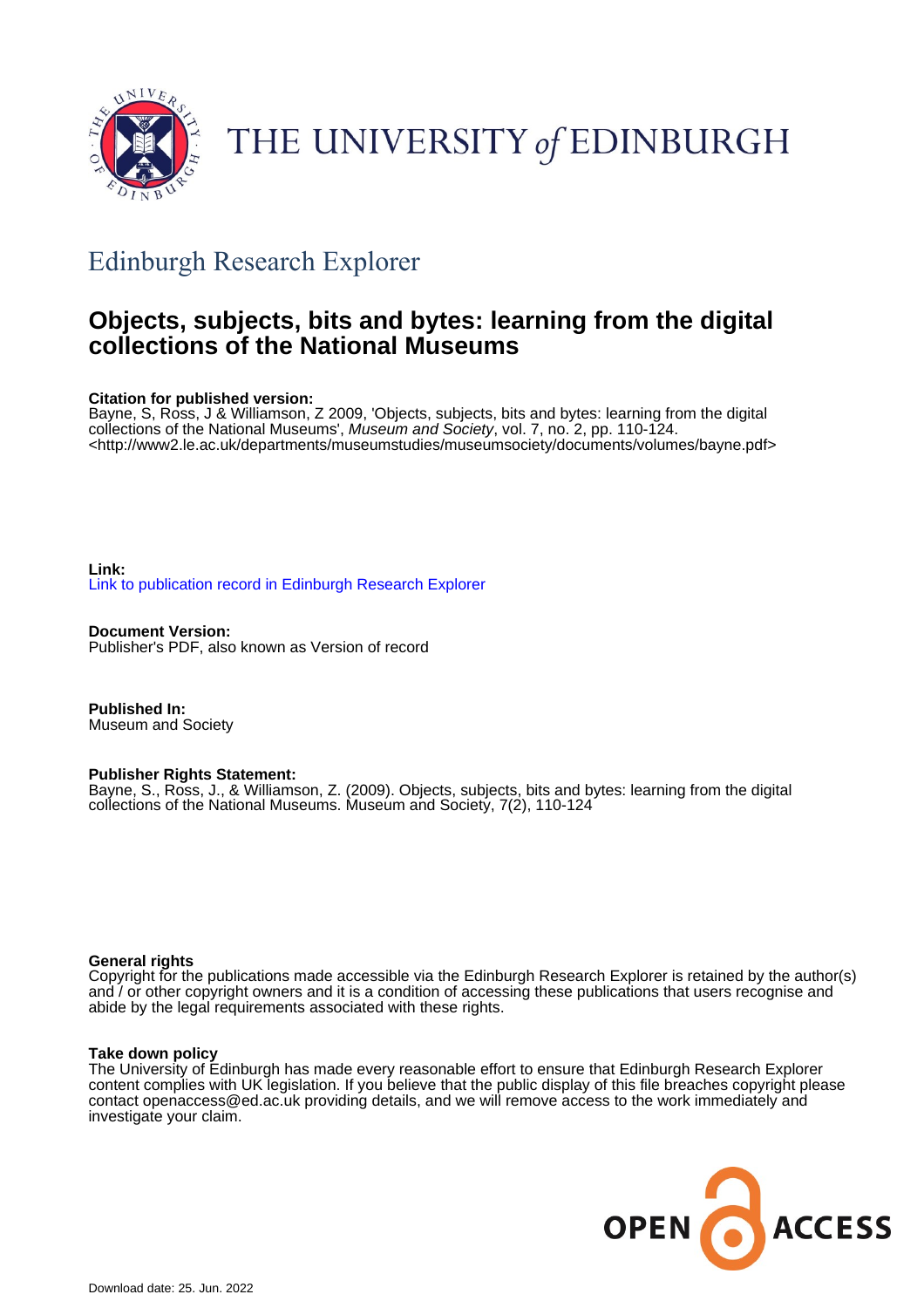### **Objects, subjects, bits and bytes: learning from the digital collections of the National Museums**

*Siân Bayne\*, Jen Ross\*\* and Zoe Williamson\*\*\* School of Education, University of Edinburgh*

#### **Abstract**

This paper is concerned with online museum education, exploring the themes of user-centredness, digitization, authority and control. Taking as its starting point the shift of focus in museum policy from the collection to the user-learner, it suggests that this movement from object to subject – this 'de-centring' of the cultural institution – is further complicated by a fundamental change in the *nature* of the object, as a result of digitization programmes which transform material, 'possessible' artefacts into volatile amalgams of bits and bytes. The ability of users to take, manipulate, re-distribute and re-describe digital objects is, we suggest, a primary source of their educational value. It is also, however, a source of difficulty for institutions as they come to terms with the changing patterns of ownership, participation and knowledge production we are experiencing as we move further into the digital age.

**Key words**: online museum education; digital objects; materiality; learning.

#### **Introduction: a complex tapestry**

This paper weaves together three stories which inform the experiences of museum users and learners with respect to digital collections, doing so within the context of the National Museums Online Learning Project. This project is a £1.75m initiative funded by the UK Treasury which, by creating online learning environments for children and adults structured around the digital image collections of the project partners, aims to increase levels of user access to the digital collections of a consortium of nine English National Museums. 1 The first story is about a policy agenda which foregrounds the role of the museum as educational, defining the *learner rather than the object* as the museum's *raison d'etre*. This re-focusing of the museum's mission signals another key change in the institution, and this is associated with digitization which is the subject of our second story. When collections are digitized and placed online, concern with the stability, 'possessability' and educational value of the *real* object is re-directed toward issues of accessibility, authenticity and value in relation to the *virtual*. With its focus on the distributed learner and the virtualized object, the institution is re-centred or rather, like Borges' library, its centre is reconceived as being everywhere, its circumference nowhere.

While agendas for lifelong learning mesh well with programmes of digitization and associated internet-based education such as the National Museums Online Learning Project, there are tensions relating to internet-based patterns of participation which are not easily negotiated. These tensions are the focus of the third strand of our narrative. The web, and particularly 'web 2.0' and the new social media, gives users unprecedented ways of *re-claiming, re-contextualising and re-forming knowledge* into personally meaningful, and very public, configurations. Yet, somehow this has to be reconciled with a more top-down institutionallyfocused tradition of transmitting knowledge which has a long and established history in the museum.

The questions raised by this new positioning of user, object and institution in the digital age form the focus of this paper. Drawing on interviews with consortium members of the National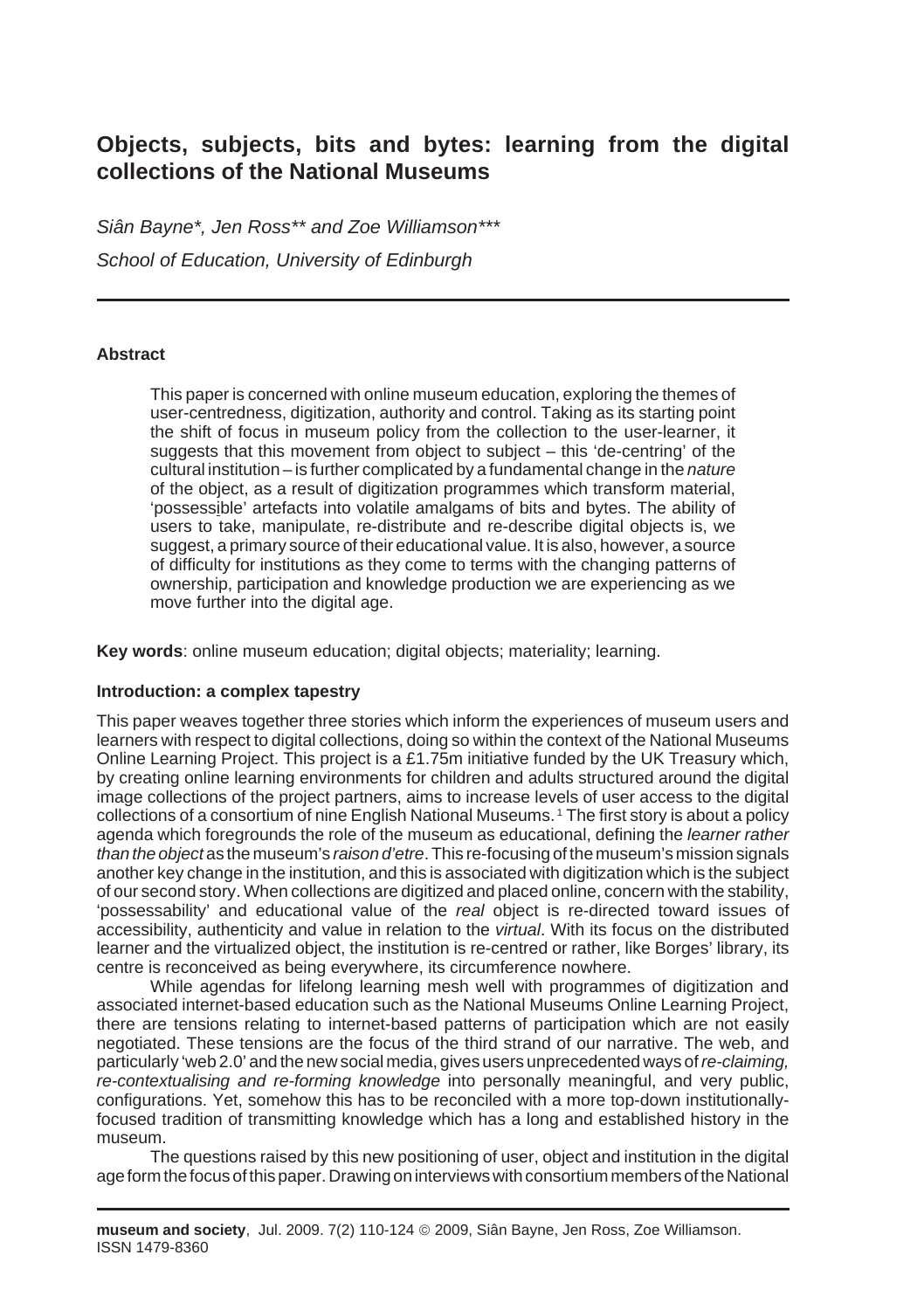Museums Online Learning Project, and on early users of the projects' learning environments, we ask: What is the status of the virtual object? What is the effect of digitization on the ways in which users take and make meaning from objects? What is the value and place of museum education and cultural stewardship in the age of the internet?<sup>2</sup>

#### **The tension between the real and the virtual**

Interviewer: And quite broadly, what do you see as the role of education within a museums context anyway. I mean, do you have an educational philosophy or…?

Interviewee: Me personally?

Interviewer: Yeah.

Interviewee: It's the raison d'etre of the museum.

#### *Project partner*

The shift in recent decades toward a renewal of the museum's role as educational – what the UK's DCMS (Department of Culture, Media and Sport) calls 'the resurgence of their role in learning' (DCMS 2006: 9) – is fundamental to the context of this paper and to the National Museums Online Learning project. The debate over the desirability of foregrounding learning over collections has been described as 'sterile' (DCMS 2006: 2), yet the shift of focus away from object toward subject – away from the collection toward the user-learner  $-$  is a profound one (Hooper-Greenhill 2007). The foregrounding of subject over object enacted in the museum policy context has echoes in current constructivist educational orthodoxy, in which construction is privileged over transmission – the learning processes of the individual (the subject) are considered to be a more appropriate focus for learning design than the body of knowledge (the object).

In the context of digitization and the placing of collections online, this turning of the gaze away from the object is further complicated by the fact that the nature of the object itself has radically changed. The learner-user is often no longer working with a stable and (theoretically) 'graspable' artefact. Rather he or she is being asked to undertake knowledge work with a digital representation of that artefact which, in the volatile and often anarchic nature of the network, has a built-in tendency to become 'free' of the institution which originally guaranteed its authenticity and status.

As Hayles puts it, 'Access vies with possession as a structuring element' in the digital age (Hayles 1999: 43). Yet across the literature and in the perceptions of those interviewed during our research, there is a tendency to emphasize the importance of presence, of possession – the real object enclosed in the real museum space – and to see the digital primarily in terms of its 'enhancement' value, its ability to prompt or enrich the 'real', physical museum learning experience. Such a perspective creates a tension within the broader media context. Patterns of knowledge production and learning which seem to be prompted by digital, networked modes – working patterns which depend on instant access and global connectivity – are at odds with this privileging of the material object over the virtual representation. Instantaneousness of access and flexibility of usage of the object are essential in this mode; the authenticity of the original artefact and the conventional institutional apparatuses which guarantee its value become matters of mere secondary concern to the user.

This negotiation of the relative status of the real and the virtual is reflected across multiple cultural domains as we move further into the digital age, and it is significant in terms of its impact on understandings of the primary role and function of the museum. Here, we will illustrate how this tension between the virtual and the real, and associated understandings of how knowledge work takes place online, emerges in the literature and in the perception of those interviewed during the course of our research.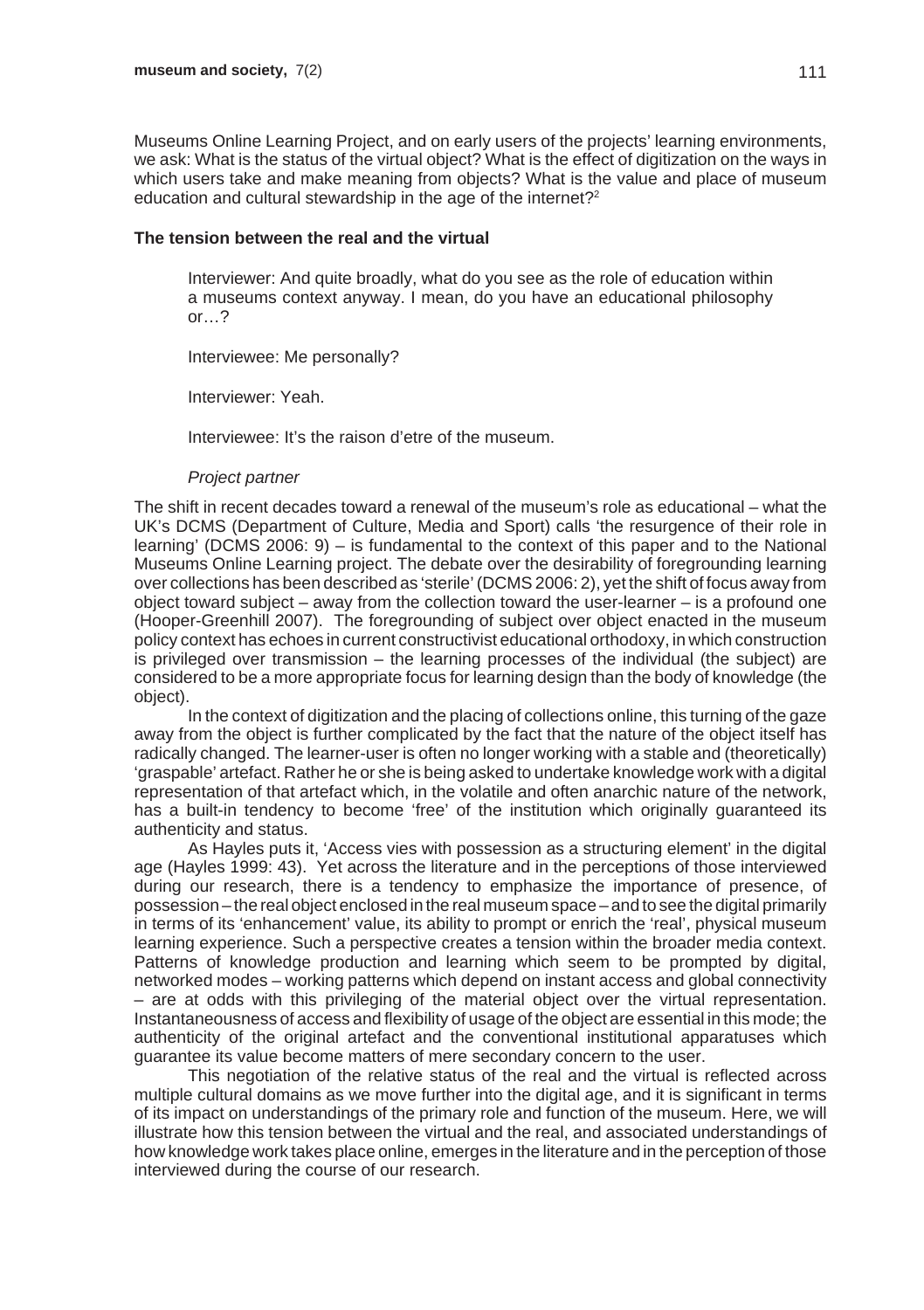#### **The educational mission and the shift from object to subject**

Barr, writing in 2005, suggests that, 'It is important not to forget that although the position of the subject (the visitor) within museums has changed in recent years … the status of the object has changed much more slowly. Museums are still primarily places of conservation' (Barr 205: 103). Quoting Hetherington, she suggests that, 'Museums remain spaces of the object first and of the subject second' (Hetherington 2000: 451). Yet the increased focus on the educational mission of the museum poses a significant challenge to this view, a challenge Anderson (2000) has described as prompting a 'paradigm shift' within our understanding of the institution. This shift can be summarized as follows:

a switch from the object-focussed institution to one that is user-focussed. In the object-focussed museum, knowledge and expertise is perceived to be 'in here', and the audience 'out there'. In a user-focussed museum, the expertise of professional staff (such as curators) is only a small part of – and dependent upon – the wider expertise of the whole community; the audience therefore must be 'in here' as well as 'out there' if the institution is to develop successfully. (no page)

In the new paradigm, the 'object becomes secondary to the message' (Hawkey 2004: 5) – the phenomenal presence and status of the collected artefact remains important, but less so than the ability of the individual museum user-learner to access and make meaning from it. In the UK such a view has become foundational to government policy relating to museums over recent years (Hooper-Greenhill 2007: 2). The 'essential' characteristic of museums is that they 'are organisations dedicated to learning, discovery and understanding', with a 'core mission' in 'public education and formal and informal learning' (DCMS 2006: 8).

#### **The different materiality of the digital**

As suggested above, when collections are placed online the shift of focus away from the object becomes differently nuanced, as the learner-user no longer looks to or needs the proximal presence of the object in order to learn from it. In the early days of online communication Feenberg (1989) was able to draw attention to the way in which personal co-presence gives a sense of authenticity to an exchange, an authenticity which is problematized by the highly mediated nature of online discussion:

In our culture the face-to-face encounter is the ideal paradigm of the meeting of minds. Communication seems most complete and successful where the person is physically present 'in' the message. This physical presence is supposed to be the guarantor of authenticity. (Feenberg 1989: 22)

We can perhaps see the authenticity of the digitized object as undergoing a similar crisis as its physical proximity is replaced by a highly mediated representation, a Platonic 'imitation' abstracted to a high degree. Digital objects are qualitatively, materially different from their 'real' counterparts. Where the material object is stable in time and space, the digital object is both mobile and volatile. As Poster (2001) has put it, 'Space offers no resistance to bytes on the Internet', and the digital object can 'circle the globe in nanoseconds' (Poster 2001: 92). At the same time, the digital object is unstable materially in a way that the 'real' object is not – the userlearner can re-format, re-align, re-colour, crop, erase and alter an artefact composed of bytes in seconds. The real object – encased and enclosed by the museum, rendered authentic and privileged by the associated apparatuses of scholarship and institutional authority – is in contrast with the anarchic and manipulable digital object which has, again quoting Poster, the 'stability of liquid' (Poster 2001: 92) .

The theme of the 'liquidity' of the digital artefact is taken up in the context of the museum by Parry (2007). Drawing on Manovich's (2001) 'principles' of new media (numerical, modular, automated, variable and transcoded), Parry draws our attention to the *variability*, the mutability and volatility, the openness to 'editing and reversioning' of digital media (Parry 2007: 12). Such instability in the digital object, both in its form – open to almost unlimited copying, cropping, recolouring and re-forming – and in its appropriation by increasingly ubiquitous and volatile social networks of users, presents the museum with both a challenge and an opportunity: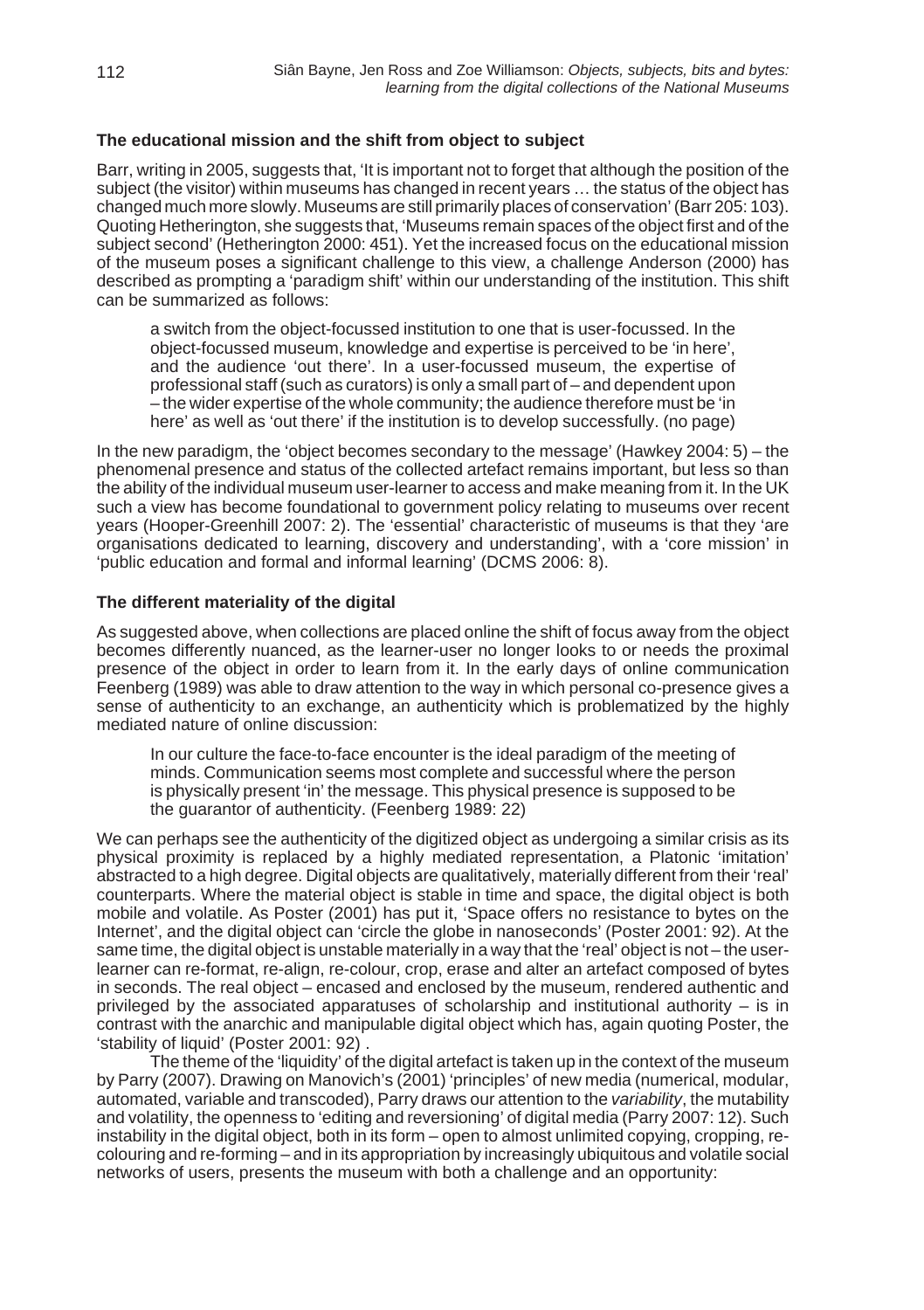For *variability* interferes with the authorship and authority of the curator, and yet allows new narratives to be told and new voices to be heard. [italics in the original] (Parry 2007: 102)

Many institutions are engaging with this challenge positively. The National Museums Online Learning Project is the focus of this paper, but there are precedents and other examples which promise to be equally rich. User-tagging of digital objects, for instance, enables users to construct 'folksonomies' which sit alongside more conventional ways of classifying and searching collections. The Powerhouse Museum in Sydney has pioneered this work (Chan 2007) and other institutions have found imaginative ways to draw users in to the business of tagging. The Brooklyn Museum, for example, invites users to play an online game called 'Tag! You're it!' which works around the notion of competitive tagging among users.<sup>3</sup> Such initiatives are apparently simple, yet inviting users to co-classify digital object collections goes to the heart of the way in which museums understand the nature and purpose of the archive, and the role of users in its compilation and ordering.

The Commons on Flickr project<sup>4</sup> likewise demonstrates the richness to be gained by allowing users to publicly discuss, network around and contribute to digital collections. The final report of the Library of Congress Flickr Pilot Project provides many examples of the ways in which user interactions and commentary around images has enhanced and enriched them (Springer *et al.* 2008).

Where user-tagging at the Powerhouse and the Brooklyn Museum takes place within the parameters of the museums' own web provision, Commons on Flickr interactions take place within a relatively long-established social media environment which is external to the participating museums' own web services. Yet all these innovations are clearly legitimized and contained by the institutions which initiate them. Other manifestations of the 'liquidity' of digital objects and associated networks are not so authorised. Worth10005 , for example, an online community of digital artists, holds regular competitions in the digital manipulation of images. The 'ModRen Sequels' competitions ask artists to take famous paintings and re-craft them to show the scene five minutes 'after the brushes are down'. Re-crafted images include Da Vinci's *Lady with an* ermine being bitten by her pet<sup>6</sup>, Hopper's Nighthawks after the drinkers have gone home<sup>7</sup>, and El Greco's Knight with his hand on his breast picking his nose<sup>8</sup>.

Similarly, the 'reverse image search' web site, TinEye shows an image flow of 150 retouched Mona Lisa's found on multiple personal web sites, image sharing sites, MySpace pages and weblogs – Mona Lisa Santa, Mona Lisa alien, Mona Lisa Michael Jackson among many, many others<sup>9</sup>. Playful and messy, engaging and lacking in reverence, these examples illustrate the way in which the user-learner has, in this context of volatility and 'liquidity', a level of control over the digital object which is far in excess of their ability to alter – or even touch – its 'real', material counterpart. An element of power shifts to the user of the digital object, and away from the institutional gatekeeper responsible for the conservation and classification of the original. 'Notions of fixity or closed authorship in the museum' (Parry 2007: 107) are challenged; the new learner-focus of the museum gains an additional intensity as the (digital) object enters the hands of the user, who now not only consumes culture, but also produces it.

#### **'Backing away' from the radical implications of the digital**

Parry, in his comprehensive analysis of the history of digital technologies in the museum, sees institutions as beginning to reach a kind of equilibrium with the digital. Although technologies continue to be 'constructively disruptive' (Parry 2007: 140), musems and computers have, after two generations, begun to 'find their fit' (Parry 2007: 138). Whereas in the past, discussion of the digital object and its potential has been overwhelmed by discourses of 'authenticity' (Parry 2007: 63), we are now able to engage with a more positive, more nuanced definition of what constitutes the 'object' and its value. For Parry, this is a definition less concerned with proximity and materiality, and more concerned with the wider context of the object's status as an artefact which records or defines individual epistemologies and ontologies (Parry 2007: 68). With this re-definition, the digital object gains a new normality as 'object' 'becomes a term more appropriate and responsive to… our current cultural condition... where 'objects' are recognised to be in a state of motion, and may occupy or migrate through different states and media' (Parry *ibid*).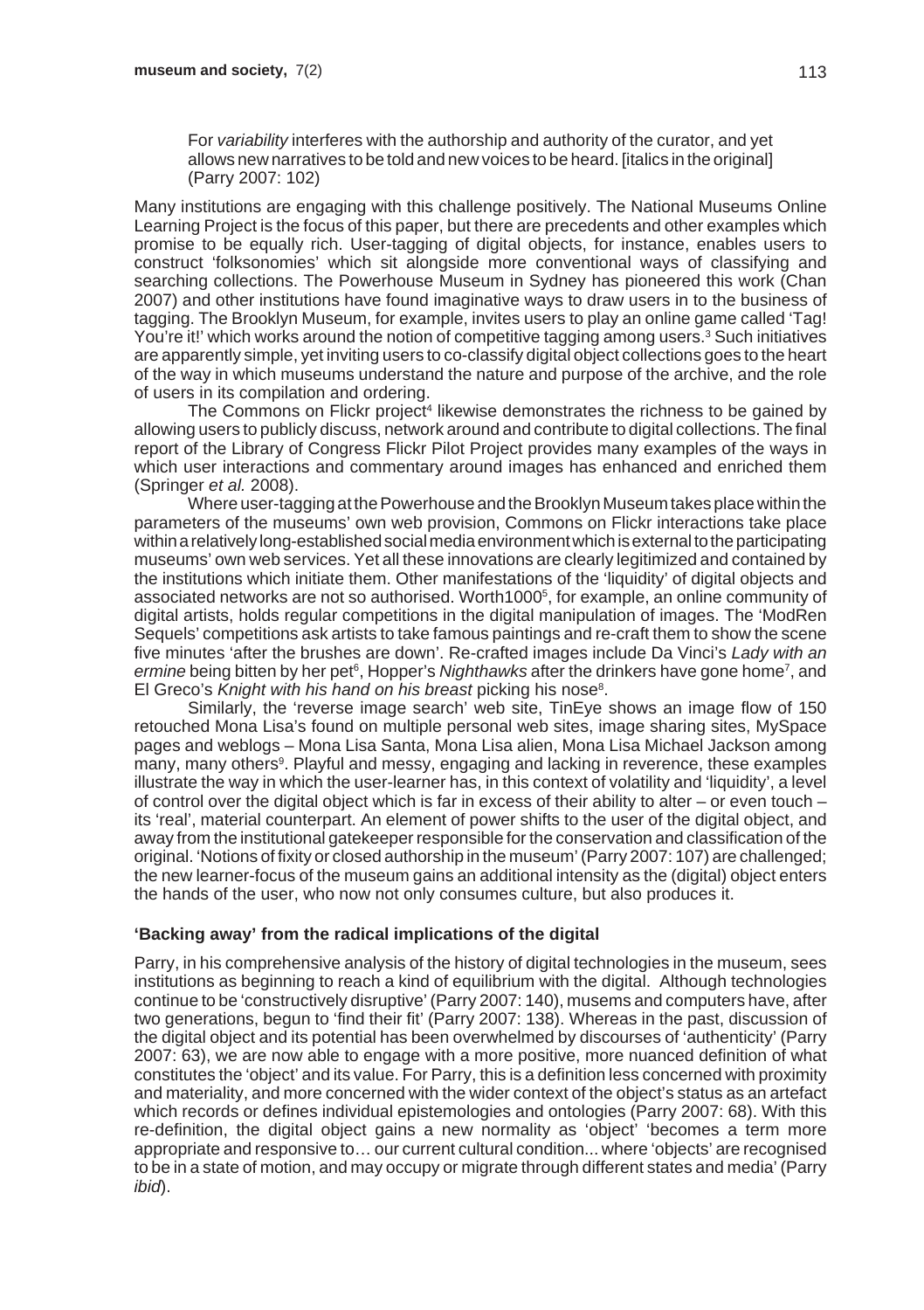There remains, however, identifiable in much of the literature and in the interview data generated by our research, a continuing tension between an understanding and engagement with the radical potential of digital ways of working with digital objects, and a desire to back away from its implications for the authority and role of the museum as institutional guarantor of the authenticity and stability of cultural artefacts. Our findings suggest that the radical implications of the digital seem still, often, to be reined in by the privileging of physical presence.

In Anderson's (1999) report on museums in the learning age, for example, the dramatically different materiality of the digital, and the implications of this for the control and power of institutions, is acknowledged:

A key change in technology is the shift from physical 'atoms' to electronic 'bits'. Associated with this change are a host of others. Control of media production and with it, control of the learning process, is moving from the traditional producers to consumers, from transmitters to receivers, from teachers to learners. … Yet the development of these technologies will, without doubt, also reduce control of knowledge by public institutions. Documented images will be 'hot' resources, as students seek authentic learning material in an accessible, flexible form. Once data has left the museum and become available digitally, it may be beyond copyright protection, especially in the huge deregulated zone of informal digital learning. (Anderson 1999: 21)

Yet these new patterns of participation and control for learners are marginalized at the same time that they are acknowledged. The report goes on to state that, 'Museums and galleries offer a unique kind of learning, based on first-hand experience of authentic objects, works of art and other resources in a public, social environment' (Anderson 1999: 31) and that, more explicitly, 'so far as possible, museum education programmes should be provided in galleries or sites, among original works of art, specimens or artefacts' (Anderson 1999: 55). There may not be the reactionary fear of digital, 'surrogate' objects expressed by some commentators – 'why should anyone bother to visit a museum to see the actual artefact when virtual copies are so easy to come by?' ask Leinhardt and Crowley (2002), with irony – but there is still an underlying assumption that the online learning experience is less rich than that which engages with proximate, present objects. Digital objects are perceived as enhancing a conventional, gallerybased learning experience, rather than being instrumental in a radical re-definition of how learning occurs in the age of digital social media. 'Technology will not undermine but stimulate the public's desire to have a gallery experience; the "virtuality" offered by new media may balance and complement, rather than erode, the "actuality" that is to be found in real human relationships and contact with authentic objects in museums', suggests Anderson (1999: 26). Or, as Knell (2003) expresses it:

No matter how one animates the digital object or captures it in high resolution, the object received through a monitor seems remote. Its materiality, its being, its existence as proof, as evidence – its true value – remains illusive. The emotive experience of seeing the real requires the real and no surrogate will do. A virtual visitor may understand the thing better and be better prepared to interpret it when they see it but they receive those peculiar attributes of real things only through real world engagement. (Knell 2003: 140)

This perception of the digital object, and the online learning experience, as being valuable primarily for its potential to enhance conventional ways of working and learning, rather than radically re-think them, came through strongly as we interviewed partners in the National Museums Online Learning project.

For one interviewee, the project's digital environments were perceived as functioning to replicate something of the experience of being in the brick-and-mortar museum:

And also the key thing for us some of our activities are working with the images and you know coming up with questions to engage the learners about, with those objects and images from the collection, um to give them some sort of sense of [pause] what it might be like if they were actually in, in the museum environment themselves.

*Project partner*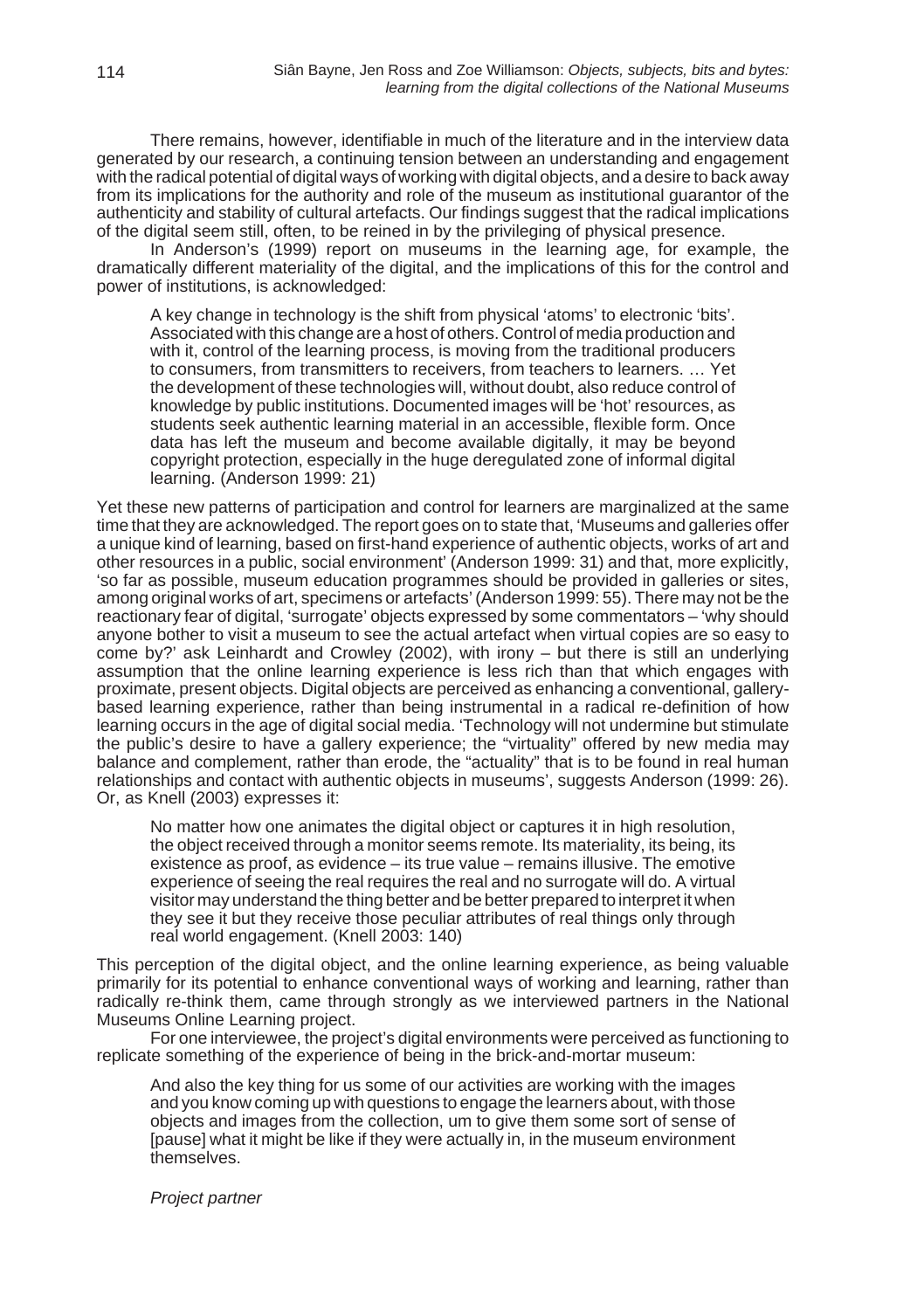For another the value of the online learning environments being developed lies, again, in their potential for encouraging visits to the real museum. Here, the global accessibility of the digital resource is subordinated to a regionally-focused vision:

I think they're going to, I think the main [pause] function for primary schools, which is where most of our constituents are, the main function, um, will be looking at um, uh, the scope of the collections and the availability of the collections and I imagine it will be the London [pause] schools that, um, [pause] use it in the beginning. I hope it will then go, um, further afield, regionally. Um, so that'll be the, the purpose will be enhancing our own, uh, potential to visit, a physical site visit.*Project partner*

For another, again, the function of the online resource was to extend access, but in large part in the interests of prompting a physical visit:

Interviewee: Ah, now. [The project] for us is a way of reaching a much bigger audience because we are quite a small team, we can only reach so many people through face to face teaching and they have to be within a certain geographical area to get here and because we're a paid-for service again, you know, there are social, economic barriers as well so in that sense [the online resources] can actually um reach more users um if the DCMS count them as one of our performance indicators. Um, so for us, very useful um educationally yes, again we are reaching more users we want to reach and hopefully we reach them through, those within the area that can visit, we reach them, pique their interest they come for a visit which again supports it so you've got a visit.

Interviewer: So one of your goals is to draw visitors to the physical museum?

Interviewee: Physical museum, yeah get physical footfalls, yeah.

#### *Project partner*

These perceptions of the value of the digital resource are both understandable and reasonable. They do, however, all construct the digital learning resource as being a means to an end (enhanced or increased physical visits), rather than an end in itself. The resource is not, generally, described as having a value related to its capacity to enhance new ways of learning and working which are appropriate to the digital age. The starting point might be the digital object, but the end point is the physical museum and the learning event which takes place in the presence of its 'real' counterpart. Such a stance leaves little space for consideration of the ways in which museums might engage in new and potentially disruptive forms of knowledge construction and learning from digital collections.

#### **New forms of knowledge construction**

The tendency of the digital to disrupt the distinction between producer and consumer has existed since the early days of the internet, though it has gained additional momentum and immediacy since the emergence of the 'Web 2.0' paradigm. The change in the quality of the artefact described above is accompanied by a shift in the way in which learning is conducted, and knowledge produced, in the age of digital and social media. The communication characteristics of the 'net generation' of learners<sup>10</sup> is described here by Lorenzo *et al.*:

Net Generation learners are comfortable and confident in online environments, seemingly never in need of an instruction manual. Whether through chat, Facebook, or Flickr, they are in touch with friends and acquaintances, evidently trusting the information—and individuals—they encounter online. Friends of friends and those who have similar interests find each other through social networking, whether or not they have met in person. Relationships exist online, facilitated by the exchange of profiles, text messages, photos, music, and the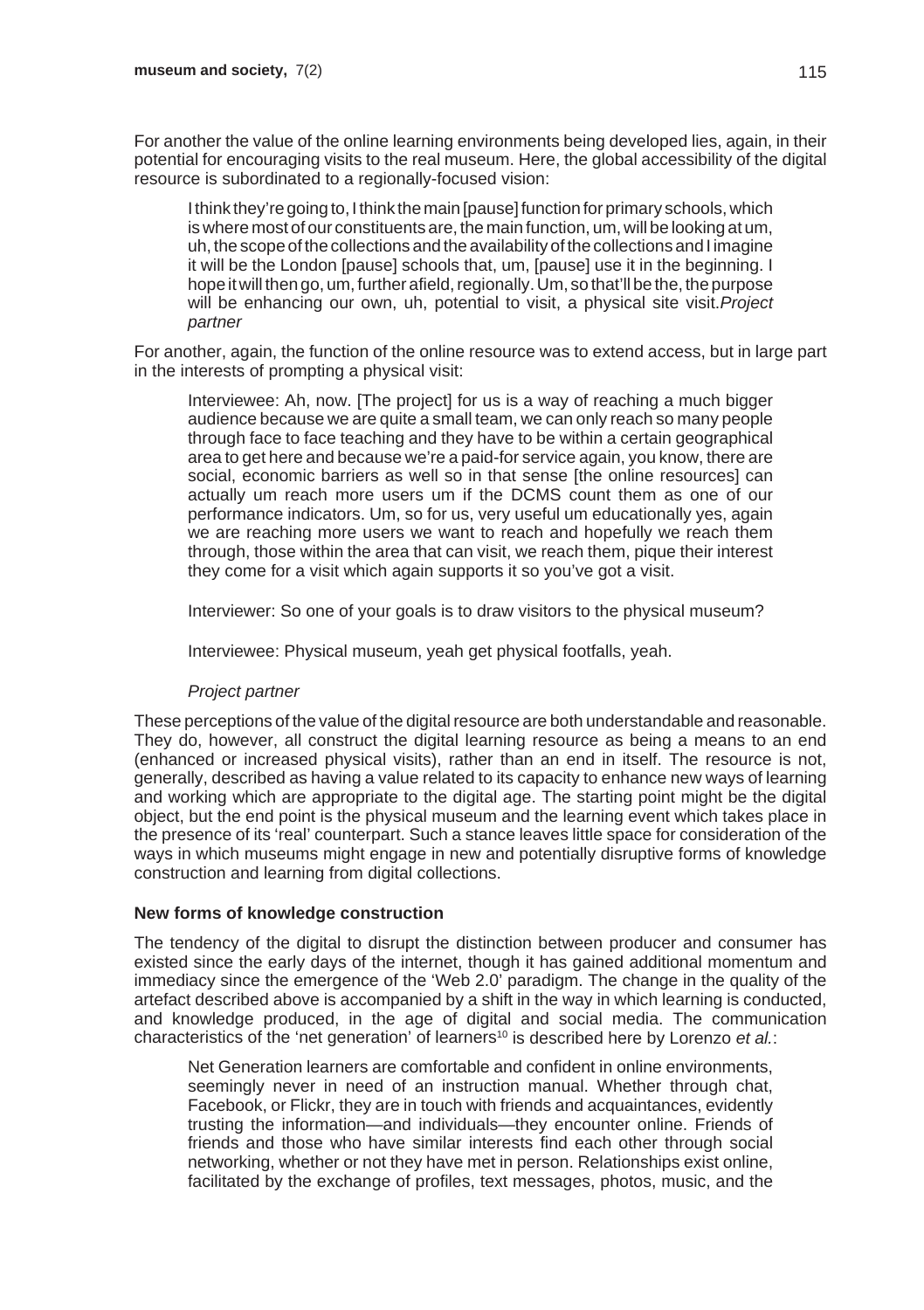like. Constantly connected to information and each other, students don't just consume information. They create—and re-create—it. With a do-it-yourself, open source approach to material, students often take existing material, add their own touches, and republish it. Bypassing traditional authority channels, selfpublishing—in print, image, video, or audio—is common. Access and exchange of information is nearly instantaneous. (Lorenzo 2006: 2)

Instantaneous access, customizability and shareability of material, social connection via an always-on, highly-mediated 'web' of contacts, and the ability to forge complex connections between domains of knowledge across multiple, volatile media appear to characterise the new patterns of knowledge work which take place in the digital environment. In such a media context, another element of power shifts to the user – alongside the ability to manipulate and share the digital object itself, there emerges the capacity to *interpret* and make meaning from digital object collections within a global public sphere. We return to this point in the final section of the paper.

In general, interviews among the partners to the National Museums project suggested that there was a wide awareness of the more radical implications of the new, digital ways of working and learning. However, instituting these new practices presented a significant challenge:

Like I say, this kind of concept of how [pause] if you, if you've got a generation of pupils now who are also the generation as newly qualified teachers and stuff who have all grown up around that technology, I mean, we can sit here and we do sit here with, with national museum projects talking about how we can utilise [pause] behaviour and the technology but unless you're kind of, um, immersed in it, in the same way as they are, you're always going to be a step behind.

#### *Project partner*

The [media] department, for example, is used to technology changing on a monthly basis. The fact that something that we see today will not be there in a month is something that's extraordinarily normal. So therefore accepting the fact that people's communication strategies are changing [pause] is something that's not surprising and something that we should expect to have to deal with. So from the [media] perspective I think there's absolutely no discomfort. In fact I would imagine that the concept of developing a social network online would be embraced. But whether or not people are increasing their internet communication and increasing their own ownership of content on line, there is no question. We're aware of that evidence and [pause] believe that it will come to museums eventually. Maybe not now but certainly in the future. The [education] department is less web savvy and tends to experience change more slowly so therefore there is more reluctance to embrace or even try to understand something along the lines of, uh, social networking online.

#### *Project partner*

While the enhancement theme, and concern about the cultural 'fit' of digital modes characterized project partner interviews, the early users of the project's learning spaces – members of the public – varied interestingly in their perspective on the changing pattern of knowledge work, and the value of the digital resource. In the following case, the new modes were seen, again, as being inevitable but of a value subordinate to that of the traditional museum visit:

Interviewee: So I always try and encourage them to sort of get out there.

Interviewer: Into the physical museum?

Interviewee: Physical world yeah. I mean it's, it's an important part of research really. Like you may accidentally fall upon something, come across something that inspires you. You may not get that via the internet. …And with, with my group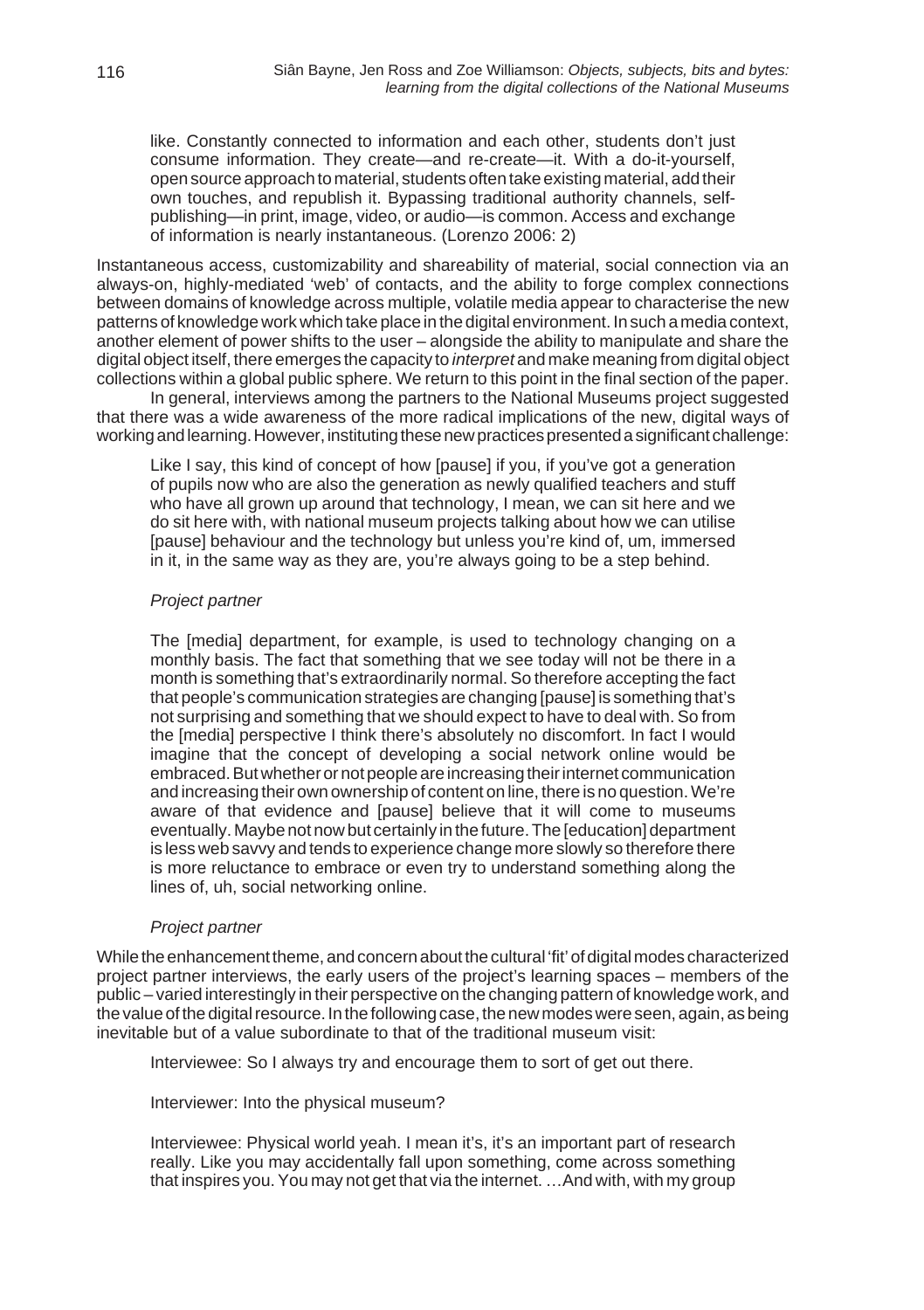of students currently, it's kind of, you get, you get a range. The older people in, in the group are much more the physical world and going out hunting and gathering and collecting the stuff but for the younger ones it's like, "oh yeah I printed this off the internet last night" [laughs]. But you know. It's the way it's going.

#### *Museum web user*

The concern of this user is bound up with the way in which technology seems to determine a mode of attention to information which he perceives as being less valuable, and less robust, than 'pre-digital' ways of conducting research. However, and counter to this interviewee's perception, the serendipitous aspect of the digital way of working might be viewed as one of its most notable features – the ability to stumble upon resources, to forge connections between randomly-encountered artefacts, to find ways of making creative sense of the rich turmoil of the digital collection. This 'stumbling upon' potential was commented on both by project partners and the early users of the project's learning environments. In the following extracts, interviewees are talking about the 'Creative Spaces' strand of the project (at that point called 'Creative Journeys') – a social networking, blogging environment designed to encourage the creation of personal narratives around the museums' digital collections:

Interviewer: What, what do you think a creative journey is?

Interviewee: Stumbling, I suppose. Stumbling and you know, picking up things on the beach and not necessarily thinking what you can do with them until maybe later and you get them home and so forth. But the way I use the internet is very much like having those things kind of, I don't know, valuing the the intricacy, the paths that you use to get places or the multiple opportunities that you have to go different places and the random connections.

#### *Museum web user*

I suppose I think the strength is more in, um, seeing other people's creative journeys. Actually being able to stumble upon, um, videos of, you know, how I designed my cocktail dress or, you know, how I knitted my bathing suit or how I, um, sorted out the um, the set at the amateur dramatic society.

#### *Project partner*

What emerges across these interview extracts is a series of tensions clustered around notions of how learning and knowledge construction takes place online and via the digital object. On the one hand there is the perception that the physical museum visit – the anchoring of the learning experience by the materiality of museum and object – remains at the centre of what museum education is about. On the other there is the acknowledgement of a movement, in the broader social context, toward a 'digital' way of working in which connection, serendipity, access and networking are perhaps of more concern than the status and accessibility of the 'real' object.

There is also a tension relating to the 'reach' of the digital collection, a sense on the one hand that it is important to take a regional approach in which the goal is to increase and enhance visits, and on the other that in the age of the internet regional boundaries fall away:

And you see this is, this is the thing that's interesting about museums, because I think museums are being too narrow in their interpretation about how people learn online because we all operate globally, anybody who's online operates globally.

*Museum web user*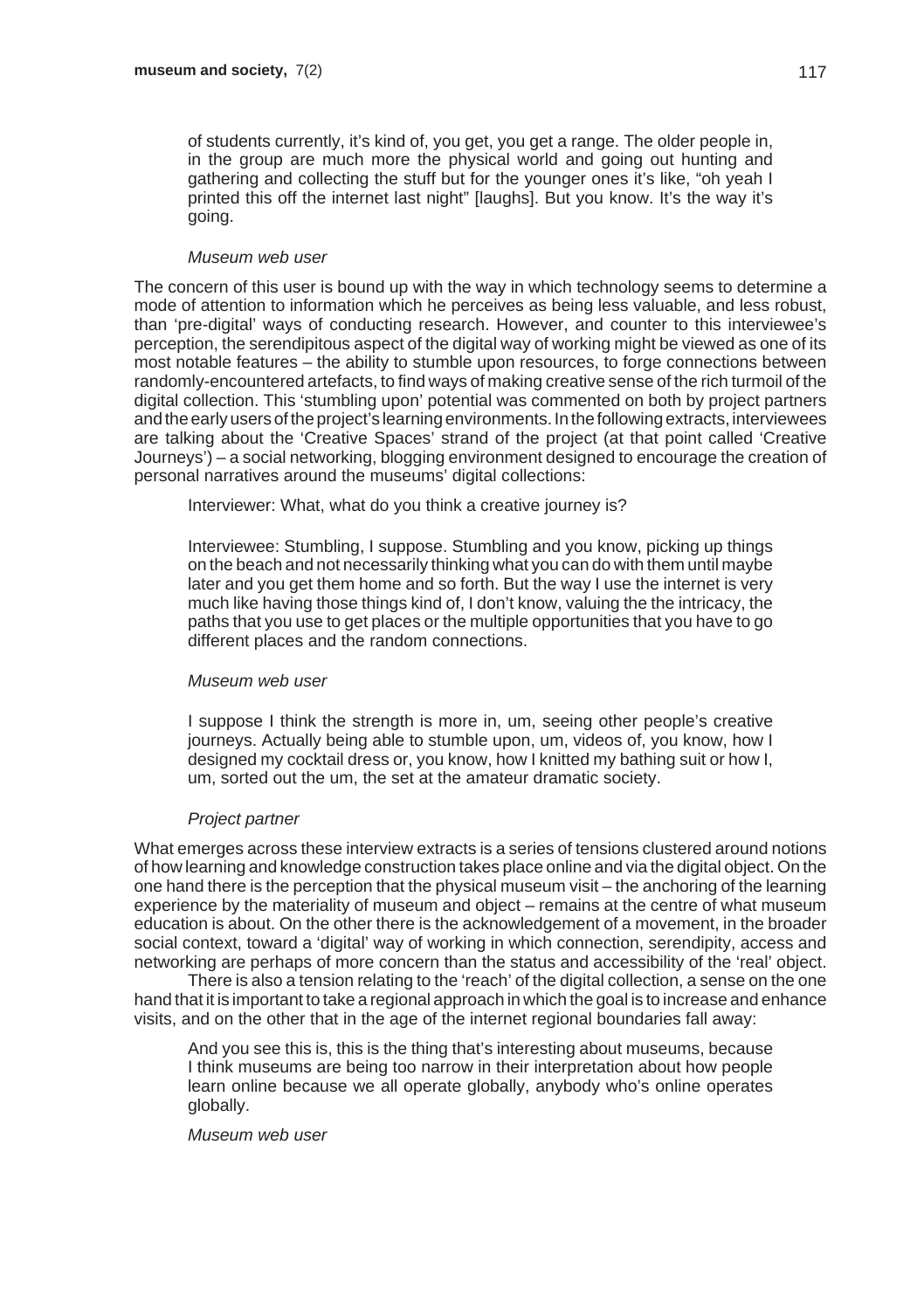A tension or opposition seems, therefore, to sit at the heart of contemporary online museum education – that which exists between the 'fluidity' of the digital object and the stability of its material counterpart, and the impact of this on the educational remit of the institution. The different materiality of the digital object meshes with the changing patterns of knowledge construction and dissemination we are seeing online, but at the same time it problematises the traditional authority of the institution, which is still to a large extent invested in material presence and proximity to material objects. The tendency to view online learning with digital objects not as a worthy end in itself, but rather as an enhancement to a traditional idea of what constitutes 'real', i.e. physical museum-based learning, may limit the genuinely innovative potential of an approach to education which is positioned so intriguingly at the nexus of multiple shifts in the technological and policy context. These are shifts in which changing patterns of knowledge production and learning are pushing the regional focus toward a global reach; stable, authoritative objects are re-crafted into their volatile, manipulable digital equivalents; access replaces possession as a structuring principle for cultural institutions; and the learner-user replaces the museum educator at the centre of museum education.

Fundamental to this changing context is the question of authority and the power relation between institution and user. It is this challenge to existing understandings of power and authority which we will briefly turn to next, in outlining the final key theme of this paper.

#### **Seizing the digital and taking voice**

Within the media context of online museum education, the institution's conventional role as cultural gatekeeper and 'provider' of educational opportunity pulls in one direction, while the radical and messy possibilities of digital ways of working, digital objects, and the foregrounding of the user-learner pull in another. How do contemporary institutions negotiate this tension in order to maintain a positive role in the shifting and unstable space of the new technological landscape, where traditional ways of managing the relations between institution and individual perhaps no longer suffice?

The fit between digital social media and long-established institutions, founded on the relative certainties of material co-presence and the existence of stable phenomena, is perhaps inevitably awkward. This is an element of the historical 'incompatibility' incisively traced in Parry's (2007) text. The challenge to conventional institutional structures represented by the new, volatile, digital ways of working are significant, whether the institution be an archive, a museum or a university. One point at which this awkwardness is manifest is in the notion of trust. A recent report by Demos (a London based think tank) emphasizes the importance of individuals (users) trusting the institution (Holden 2007: 39). The institution, on the other hand, must have stringent moderation systems in place – the user is not to be trusted in return. This one-way flow of trust draws attention to the imbalance of authority which may be inherent in interactions between individuals and institutions, however much these institutions embrace user-generated content models such as those being explored through the National Museums Online Learning project and other initiatives. The focus on authority usually remains central in discussions of these models:

Social media can extend the authenticity of collections by enabling museum professionals to establish and maintain a cultural dialogue with their audiences... Some museum professionals are rightly concerned that the authority of the museum is perhaps compromised and the 'authenticity' of information eroded by these new approaches – enabling information sharing, response to issues and the creation of new knowledge and content… Our research indicates that museums can play an active role in encouraging participation – while extending their authority – by actively encouraging knowledge sharing, 'voice', education and acknowledgement. (Russo *et al*. 2007)

Here, authority is reconfigured (and 'extended') to include enabling participation and voice – voice is 'given' (on the terms of the institution) to interested audiences. Left unquestioned are the assumptions that the museum must always be half of any 'cultural dialogue', and that the authentic is that which is provided or sanctioned by the museum. Yet for many users, immersion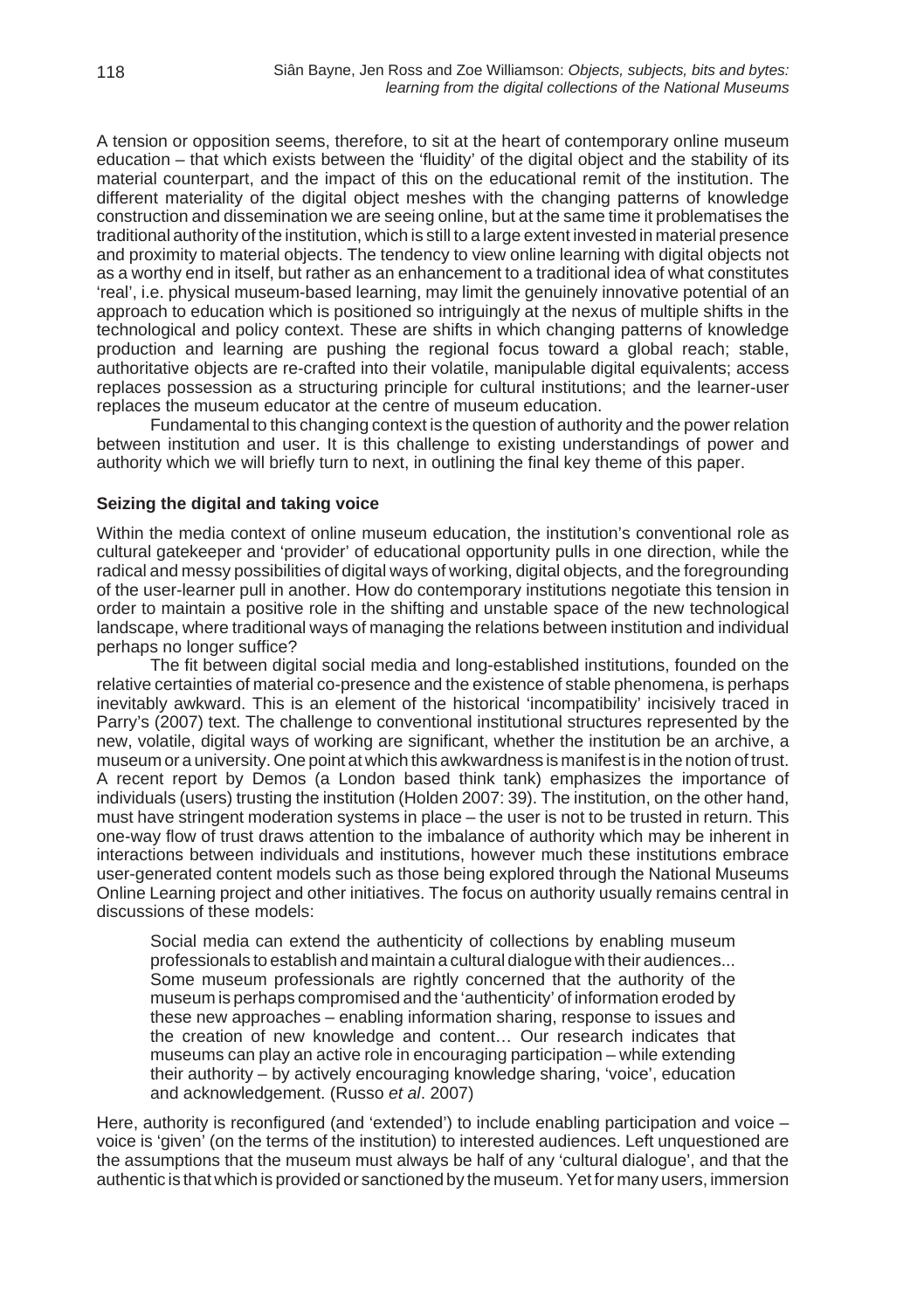in the digital environment promises the opportunity not to be 'given' a voice, but to 'seize' it, to appropriate the institutional capital of the museum and use it on their own terms. One project interviewee talked about a senior colleague's response to being shown photographs of their museum objects in Flickr:

Interviewee: He couldn't get over all the photographs that had just been taken in the galleries, on phones, mobile phones and uploaded and stuff. But, yeah, it's out there and people are doing it.

Interviewer: Yeah. What did he think of that?

Interviewee: Well, I think he's still in shock.

Interviewer: Was he? A bad shock or a good shock?

Interviewee: Bad.

*Project partner*

#### As M. L. Anderson (2005) predicted:

The winners of the battle over who owns access to still digital images of artworks are destined to have a Pyrrhic victory. End users interested in creativity will find their way, legally or not, to new kinds of multimedia destinations. (no page)

The source of much of the educational value of the new patterns of participation and learning is, therefore, also its most problematic aspect. When the object, and the user's power to interpret that object, shifts into the digital public sphere, the power relation between institution and user radically shifts:

I'm saying at the moment for me it's coming across [pause] the way the museums learn is, is they're still slightly stuck in show and tell. "Yeah, well we'll just have to teach it you know, it used to be and here I have a such and such and would you like to see it and it's a da de da de da." In other words the museum, the teacher, has to show you it for you to be able to access it and for museums, the teacher puts the parameters around what it shows.

Going online is a whole new ball game, it doesn't work the same as somebody coming in to a museum, it works differently because [pause] the power disposition changes.

#### *Museum web user*

The 'bottom up' ethos of contemporary social networking around digital objects – the ability to connect and share interpretations of objects through weblogs, Flickr, environments like Facebook and so on – is a source both of unease and of excitement among museum educators. As one of them commented:

Interviewee: I really don't know what they're going to do.

Interviewer: And you are quite comfortable with that?

Interviewee: That's the exciting thing. I love that, I like that idea. The power is transferred [laughter].

*Project partner*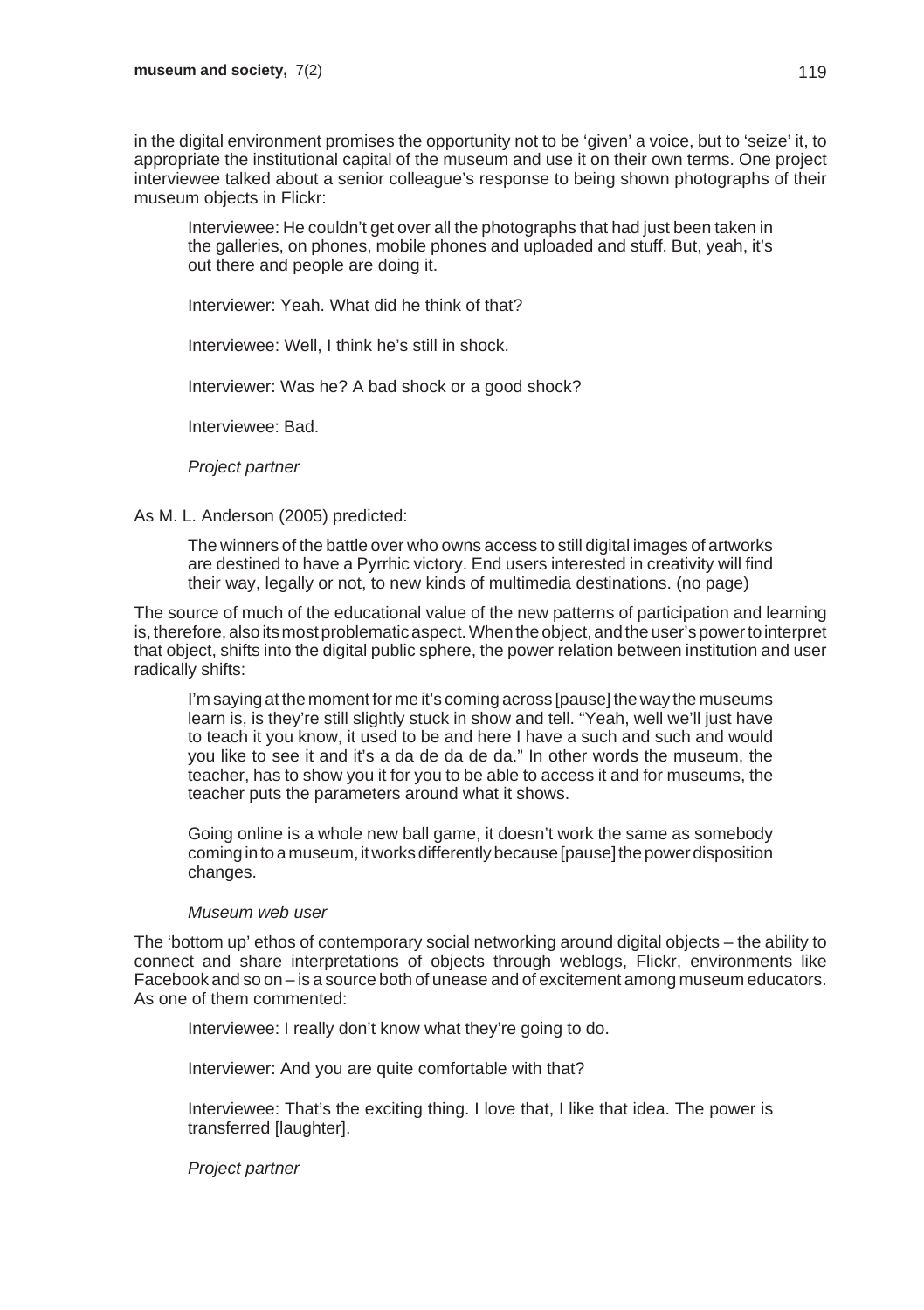The shifting patterns of power and participation online – the emergence of the digital 'museum without walls' – presents, therefore, multiple challenges to the museum educator, and to the museum user. Just as digital objects have a more ambiguous status than their material counterparts, relationships between digital content producers and consumers are more ambiguous than in the hierarchical confines of the physical museum. It may be impossible ever fully to resolve the dilemmas apparent in new digital ways of working. Flexibility, access, openness, control, authority and prestige are all highly valued within museum education contexts, and taking education online problematises the relationships between these qualities.

#### **In conclusion**

It is clearly not possible, nor even desirable, simply to 'resolve' the tensions caused by the competing agendas of the value of the material over the digital, of access vs control, of flexibility versus authority or of user voice versus institutional prestige. These are in fact *creative* tensions which drive contemporary online museum education, and innovative programmes like the National Museums Online Learning Project, and make them both relevant and essential. To focus too closely on the 'dangers' of the digital, the primacy of the material collection and the undesirability of the supercession of the 'real' by the 'virtual' (Social Media and Cultural Communication 2008), places limits on the extent to which we can focus on nurturing genuinely radical and challenging online pedagogies and learning spaces within the museum context. These, we would argue, need to be viewed on their own terms rather than being seen as ways either of 'enhancing' or of threatening the existing and the known.

At the same time, the changing patterns of knowledge production, and the shift of power over access to the object and its interpretive potential toward the user perhaps need to be more boldly grasped than they tend to be at present, if museums are to engage with the more radical, interesting and vibrant opportunities presented by digital technologies. By simply acknowledging and working with the riskiness and messiness created by the 'clash' between the virtual and the real, the digital and the material, the expert and the user, online museum educators – and learners – can make serious contributions toward understanding and managing the evolving landscape of museum learning. Parry sees the new digital technologies as prompting museums to learn to be 'comfortable with heterogeneity and chaos again' (2007: 56), a positive engagement with 'messiness' which was valued by project partners and web users alike. As one of the consortium partners put it:

I think we have to keep plugging away and not allow sort of pretty outcomes to dominate over untidy serious outcomes.

#### *Project partner*

Or, in the words of a museum web user:

I believe in the [pause], you know the creative possibilities that come from ambiguity and mess. [laughter]

*Museum web user*

Received 30th July 2008 Finally accepted 20<sup>th</sup> March 2009

#### **Notes**

<sup>1</sup> Partner museums and galleries are the British Museum, Imperial War Museum, National Portrait Gallery, Natural History Museum, Royal Armouries, Sir John Soane's Museum, Tate, Victoria and Albert Museum and the Wallace Collection. For more on the project, see the web site at: http://www.vam.ac.uk/about\_va/online\_learning. The authors of this paper are research partners to the project during its period of development and implementation, 2007-2009.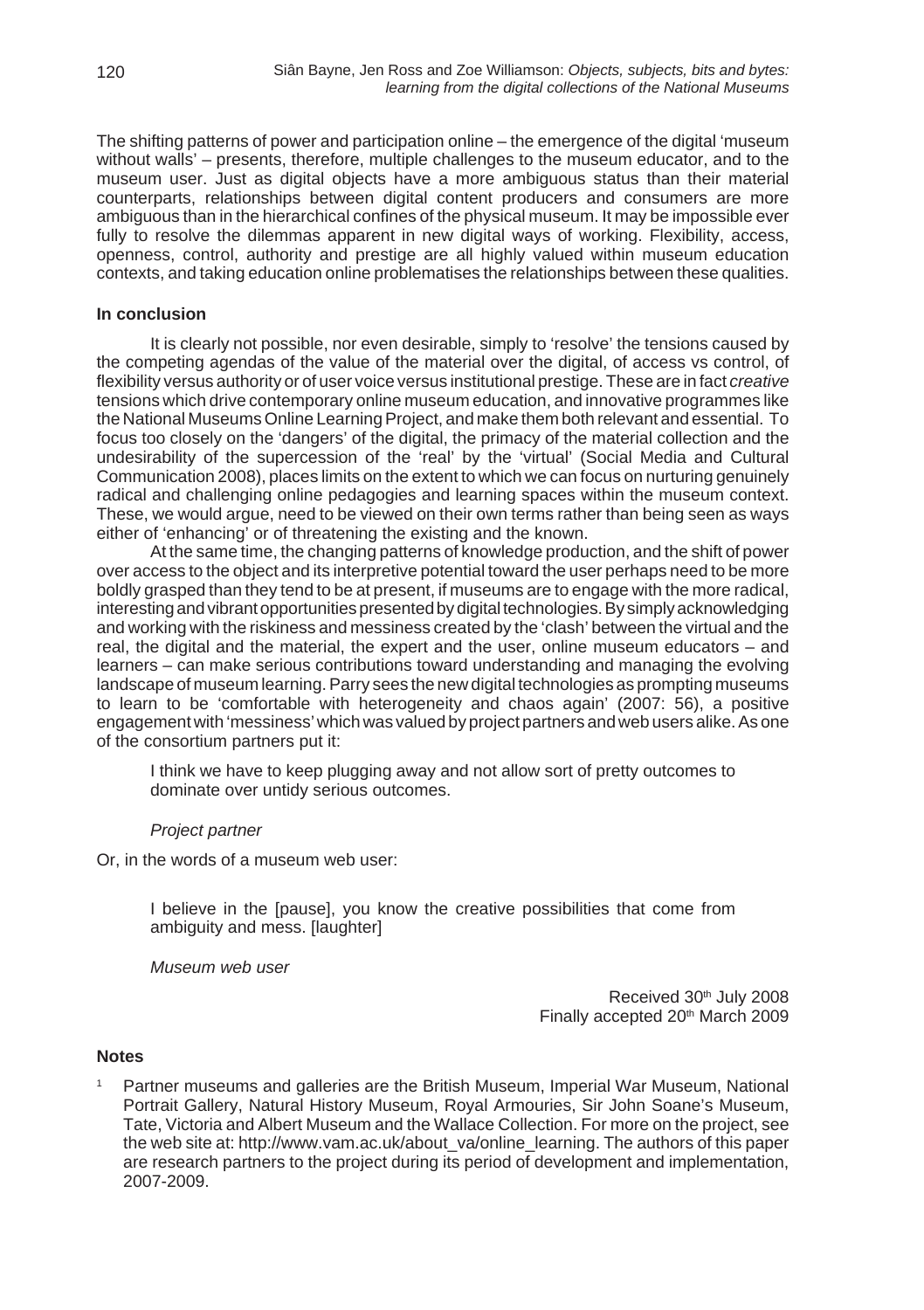<sup>2</sup> The research reported in this paper took place between April 2007 and June 2008. Stage one data generation (April-August 2007) consisted of loosely-structured interviews with consortium partners and early Creative Spaces users. Questions aimed to explore interviewees' perspectives on key themes relating to the project – the changes undergoing museum education in the digital age, the implications of the digitization and networking of museum collections, the role of social media in contemporary modes of working and communicating, and so on.

We interviewed a total of 16 individuals over this stage of the research, generating around 400 pages of transcript. Each transcript was coded according to an emerging interpretive framework which was challenged and confirmed by iterative returns to the data, to the literature and to discussion among the research team. Interview data was transcribed in a way which allows for the 'messy' elements of speech – pauses, stutterings, discourse markers, non-lexicals and repetitions. Our intention in doing this is to acknowledge that 'transcription is not merely a technical procedure but an interpretive practice' (Mishler 1991: 259) and to work, in a modest way, against a tendency in qualitative research to reduce spoken interview data – with its messiness, ambiguity and rhythm – to the conventions of the written form.

The second stage of the research (October 2007-June 2008) involved interviews with Creative Spaces early users, selected from among the 59 people who had created a profile or posted an entry on one of the early Creative Spaces (then 'Creative Journey') sites. We approached a mix of London-based and non-London-based people from those Creative Journey sites which had eligible participants (Tate, National Portrait Gallery, British Museum, V&A, Soane and Imperial War Museum). We deliberately included a number of people who had created a profile but never posted an entry, so we could explore some reasons for non-participation.

We then conducted a total of 19 interviews: ten face-to-face in London, four by phone or Skype, and five via email. The interviews were a combination of open-ended questions and gathering of visual data. A broad mix of people agreed to be interviewed about their Creative Journeys. We talked to artists, scientists, musicians, teachers, students, academics, parents and writers. There were teenagers and retired people; computer novices and web experts; museum newcomers and museum professionals; and both people who were regulars at their museum, and those who had never visited their museum.

Data was coded and analyzed thematically as previously.

- <sup>3</sup> http://www.brooklynmuseum.org/opencollection/tag\_game/
- <sup>4</sup> http://www.flickr.com/commons
- <sup>5</sup> http://www.worth1000.com
- <sup>6</sup> http://www.worth1000.com/emailthis.asp?entry=410483
- <sup>7</sup> http://www.worth1000.com/emailthis.asp?entry=410461
- <sup>8</sup> http://www.worth1000.com/emailthis.asp?entry=410533
- <sup>9</sup> http://tineye.com/widgets/display?mona
- There are many problems with a generational positioning of learners in relation to technology (see Bayne and Ross 2007). Our understanding of 'net generation' – unlike Lorenzo's – is not based on age but on engagement and familiarity with digital ways of working.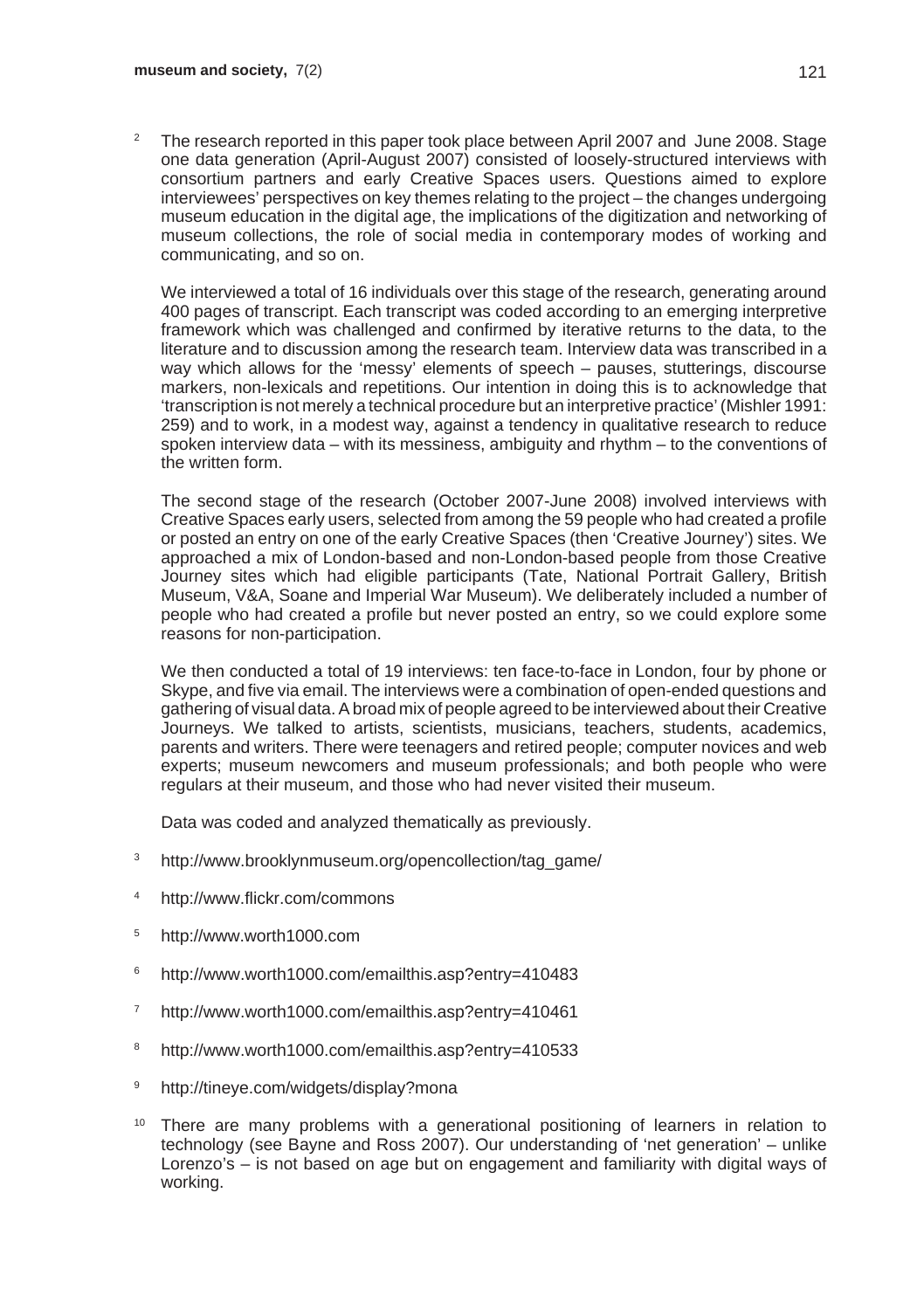#### **References**

Anderson, D. (1999) *A Common Wealth: Museums in the Learning Age*, London: DCMS. Retrieved: 15 June 2008. http://www.culture.gov.uk/reference\_library/publications/4717.aspx

Anderson, D. (2000) 'Networked Museums In The Learning Age', *Cultivate Interactive* (2). Retrieved: 15 June 2008. http://www.cultivate-int.org/issue2/networked/

Anderson, M. L. (2005) 'Who Will Own Art Museums' Content?', *The Art Newspaper*. Retrieved: 15 June 2008. http://www.maxwellanderson.com/WhoWillOwnArtMuseumsContent.htm

Barr, J. (2005) 'Dumbing Down Intellectual Culture: Frank Furedi, Lifelong Learning and Museums', *Museum and Society, 3* (2). Retrieved: 15 June 2008. http://www.le.ac.uk/ms/m&s/ Issue%208/barr.pdf

Bayne S. and Ross, J. (2007) 'The 'digital native' and 'digital immigrant': a Dangerous Opposition', paper presented at the *Annual Conference of the Society for Research into Higher Education (SRHE),* December 2007.

Chan, S. (2007) Tagging and Searching – Serendipity and Museum Collection Databases, in J. Trant and D. Bearman (eds). *Museums and the Web 2007: Proceedings*, Toronto: Archives & Museum Informatics. Retrieved: 18 March 2009. http://www.archimuse.com/mw2007/papers/ chan/chan.html

DCMS (2006) *Understanding the Future: Priorities for England's Museums*, London: Department for Culture, Media and Sport. Retrieved: 15 June 2008. http://www.culture.gov.uk/images/ consultations/cons\_uf\_prioritiesforenglandsmuseums.pdf

DigiCult (2002) *Integrity and Authenticity of Digital Cultural HeritageOobjects*, Thematic Issue 1, August 2002. Retrieved: 15 June 2008. http://www.digicult.info/downloads/ thematic\_issue\_1\_final.pdf

Feenberg, A. (1989) 'The written word: On the Theory and Practice of Computer Conferencing' in R. Mason and A. Kaye (eds) (1989) *Mindweave: Communication, Computers and Distance Education*, Oxford: Pergamon Press, 22-39.

Hawkey, R. (2004) 'Learning with Digital Technologies in Museums, Science Centres and Galleries', *Futurelab Report 9*, Retrieved: 15 June 2008. http://www.futurelab.org.uk/resources/ documents/lit\_reviews/Museums\_Galleries\_Review.pdf

Hayles, K. N. (1999) *How We Became Posthuman,* Chicago: University of Chicago Press

Hetherington, K. (2000) 'Museums and the Visually impaired: the Spatial Politics of Access', *The Sociological Review*, 48 (3) 444- 63.

Holden, J. (2007) *Logging On: Culture, Participation and the Web*, London: Demos. Retrieved: 15 June 2008. http://www.demos.co.uk/publications/loggingon

Hooper-Greenhill, E. (2007) *Museums and Education: Purpose, Pedagogy, Performance*, London: Routledge.

Knell, S. J. (2003) 'The shape of Things to Come: Museums in the Technological Landscape', *Museum and Society,* 1( 3). Retrieved: 15 June 2008. http://www.le.ac.uk/museumstudies/ m&s/issue%203/msknell.pdf

Leinhardt, G., & Crowley, K. (2002) 'Objects of Learning, Objects of Talk: Changing minds in museums, in S.G. Paris (ed.), *Perspectives on object-centered learning in museums*, Mahwah, NJ: Lawrence Erlbaum.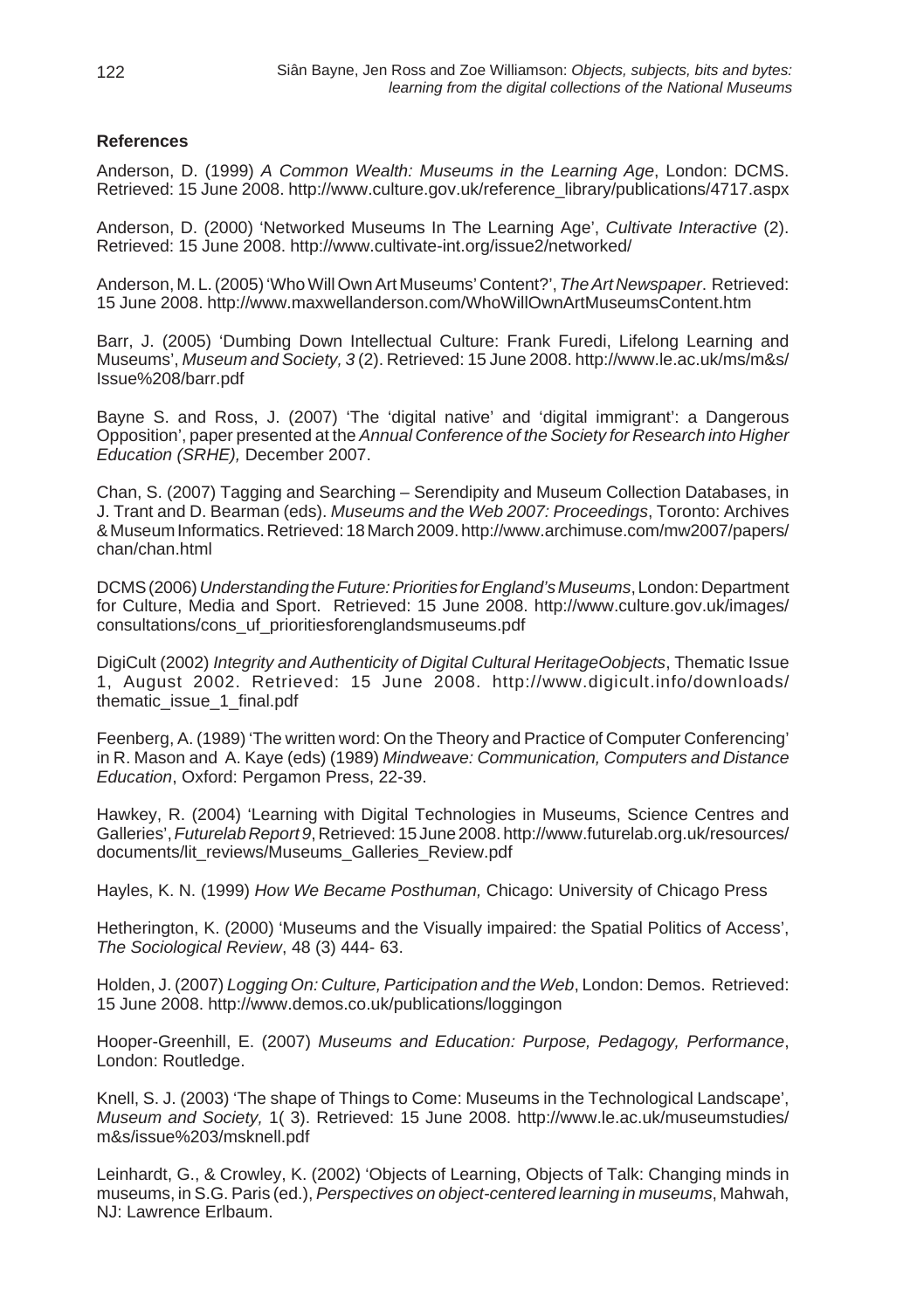Lagerkvist, C. (2006) 'Empowerment and Anger: Learning How to Share Ownership of the Museum', *Museum and Society, 4* (2). Retrieved: 15 June 2008. http://www.le.ac.uk/ museumstudies/m&s/issue%2011/lagerkvist.pdf

Lorenzo, G, Oblinger, D. and Dziuban, C. (2006) 'How Choice, Co-Creation, and Culture Are Changing What It Means to Be Net Savvy', *Educause Learning Initiative, Paper 4*, October 2006. Retrieved: 15 June 2008. http://www.educause.edu/ir/library/pdf/ELI3008.pdf

Manovich, L. (2001) *The Language of New Media*. Cambridge MA: MIT Press.

Mishler, E. G. (1991) Representing Discourse: the Rhetoric of Transcription, *Journal of Narrative and Life History*, 1, 4, 255-80.

Parry, R. (2007) *Recoding the Museum: Digital Heritage and the Technologies of Change*. London: Routledge.

Poster, M. (2001) *What's the Matter with the Internet?,* Minneapolis: University of Minnesota Press.

Prosser, D., and Eddisford, S. (2004) 'Virtual Museum Learning', *Information Technology in Childhood Education Annual, 2004* (1).

Russo, Angelina and Watkins, Jerry and Chan, Sebastian (2007) 'Look Who's Talking', *In the MAG*, 14-15. Retrieved: 15 June 2008. http://eprints.qut.edu.au/archive/00008176/01/8176.pdf

Social Media and Cultural Communication Weblog (2008), 'Why Is There So Much Debate Around the Virtual and the Real?' Retrieved: 15 June 2008, http://nlablog.wordpress.com/2008/ 06/02/why-is-there-so-much-debate-around-the-virtual-and-the-real/

Springer, M. *et al*. (2008) *For the Common Good: the Library of Congress Flickr Pilot Project*. Retrieved 16 March 2009. http://www.loc.gov/rr/print/flickr\_report\_final.pdf

Weber, J. (2007) 'Thinking Spatially: New Literacy, Museums, and the Academy', *Educause, 42* (1). Retrieved: 15 June 2008, http://www.educause.edu/apps/er/erm07/erm0716.asp?bhcp=

**\*Dr Siân Bayne** is Senior Lecturer in the School of Education at the University of Edinburgh, Programme Director of the online MSc in E-learning, co-convenor of the Ideas in Cyberspace Education symposia and Principal Investigator on the research strand of the National Museums Online Learning Project.

**\*\*Jen Ross** is a researcher working on the National Museums Online Learning Project. She is based in the Department of Higher and Community Education at the University of Edinburgh, where she is also the technologies co-ordinator for the MSc in E-Learning programme. She is also conducting doctoral work on online reflective practices in Higher Education.

**\*\*\*Zoe Williamson** is a lecturer at the Moray House School of Education, University of Edinburgh, where she is course organizer and tutor on the Initial Teacher Education undergraduate and postgraduate degrees, working mainly with Primary education students. Her teaching focuses on the use of new technologies in education, with her primary interest being on the use of digital media and developing 'new literacies'. Her research interests span issues relating to the use of new technology in education as well as research into teachers' continuing professional learning and development, the latter forming the basis of her own doctoral research.